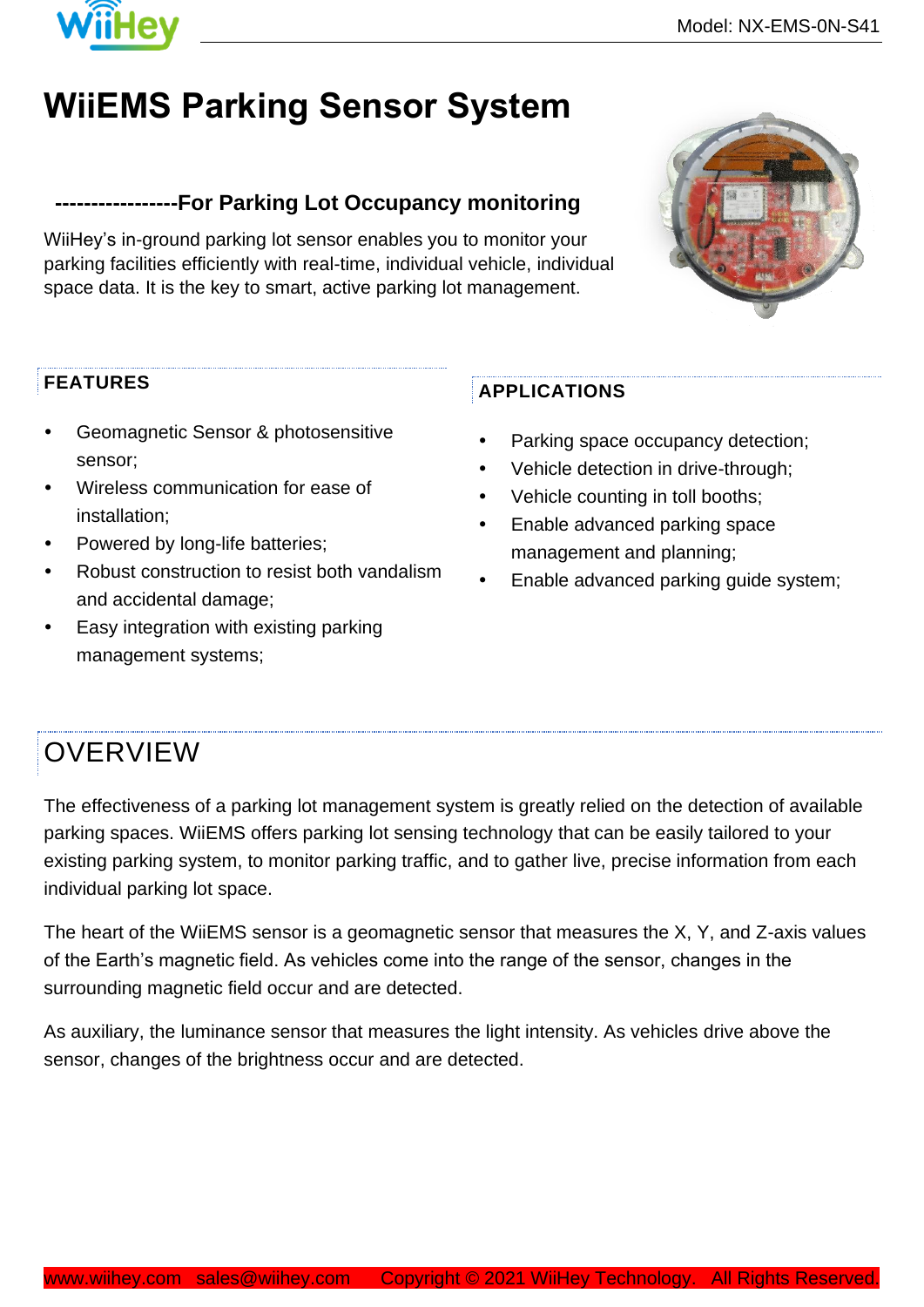

Each sensor continuously monitors the background magnetic field using advanced filtering and noise reducing techniques to differentiate parking events from other electromagnetic interferences or false events.

The WiiEMS sensor transmits data via LPWAN (Low Power Wide Area Network) technologies, i.e., NB-IoT (Narrow Band-IoT), and is battery powered for several years, it requires no wires for installation and can be easily fitted into each parking lot space.



**The Earth's magnetic field changes caused by vehicles**

### Topology

WiiEMS supports latest wireless communication method -- NB-IoT technology. This technology has transmission ranges of up to several kilometers in urban environments, with very low power consumption, data are then transmitted to cloud sever for further processing and delivery into the end-user's system.



NB-loT 〈・・〉

The parking lot sensors



WiiMatrix The cloud computing platform





Mobiles & PCs The user terminals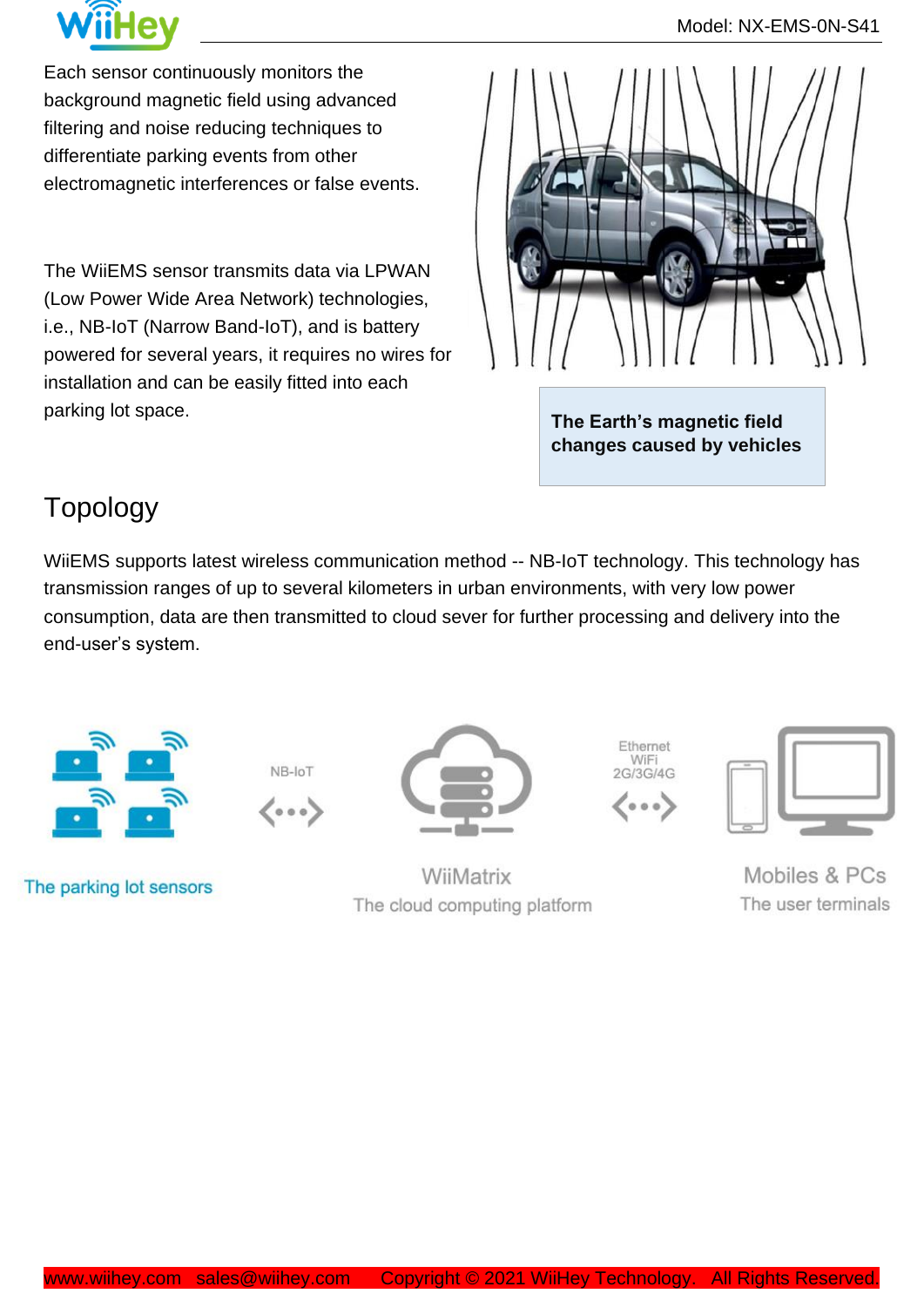

## MAIN TECHNICAL PARAMETERS

| <b>Parking Lot Sensor</b>    |                                                                                                                                                                                                |
|------------------------------|------------------------------------------------------------------------------------------------------------------------------------------------------------------------------------------------|
| Sensor                       | Geomagnetic sensor                                                                                                                                                                             |
|                              | and auxiliary luminance sensor                                                                                                                                                                 |
| <b>Resolution</b>            | 1.5 Mgauss / 0.028Lux                                                                                                                                                                          |
| Measure Range                | Up to $\pm$ 16 Gauss                                                                                                                                                                           |
| <b>Wireless Connectivity</b> |                                                                                                                                                                                                |
| <b>Network</b>               | NB-IoT: LTE Cat NB2<br>Band1/B2/B3/B4/B5/B8/B12/B13/B17/B18/B19/B20/B25/B28/B66:<br>Transmitting Power: 23dBm±2dB<br>Receiving Sensitivity: -114dBm(no retransmit)<br>-130dBm(with retransmit) |
| <b>SIM Card Type</b>         | Micro SIM Card                                                                                                                                                                                 |
| <b>Power</b>                 |                                                                                                                                                                                                |
| Power source                 | Built-in lithium battery 8000mAh@3.6V                                                                                                                                                          |
| <b>Battery life</b>          | 4-5 years                                                                                                                                                                                      |
| <b>Battery Changeable</b>    | Yes                                                                                                                                                                                            |
| <b>Mechanical</b>            |                                                                                                                                                                                                |
| <b>Case Material</b>         | <b>Transparent High Intensity Plastic</b>                                                                                                                                                      |
| <b>Dimensions</b>            | Ø 90 mm * height 33 mm                                                                                                                                                                         |
| Weight                       | 120 <sub>g</sub>                                                                                                                                                                               |
| Installation                 | Recessed, Mounting                                                                                                                                                                             |
| <b>Environmental</b>         |                                                                                                                                                                                                |
| Operating temp               | -32 °C to 85 °C                                                                                                                                                                                |
| Ingress Degree               | <b>IP68</b>                                                                                                                                                                                    |
| Compressive strength         | >20,000 kg                                                                                                                                                                                     |